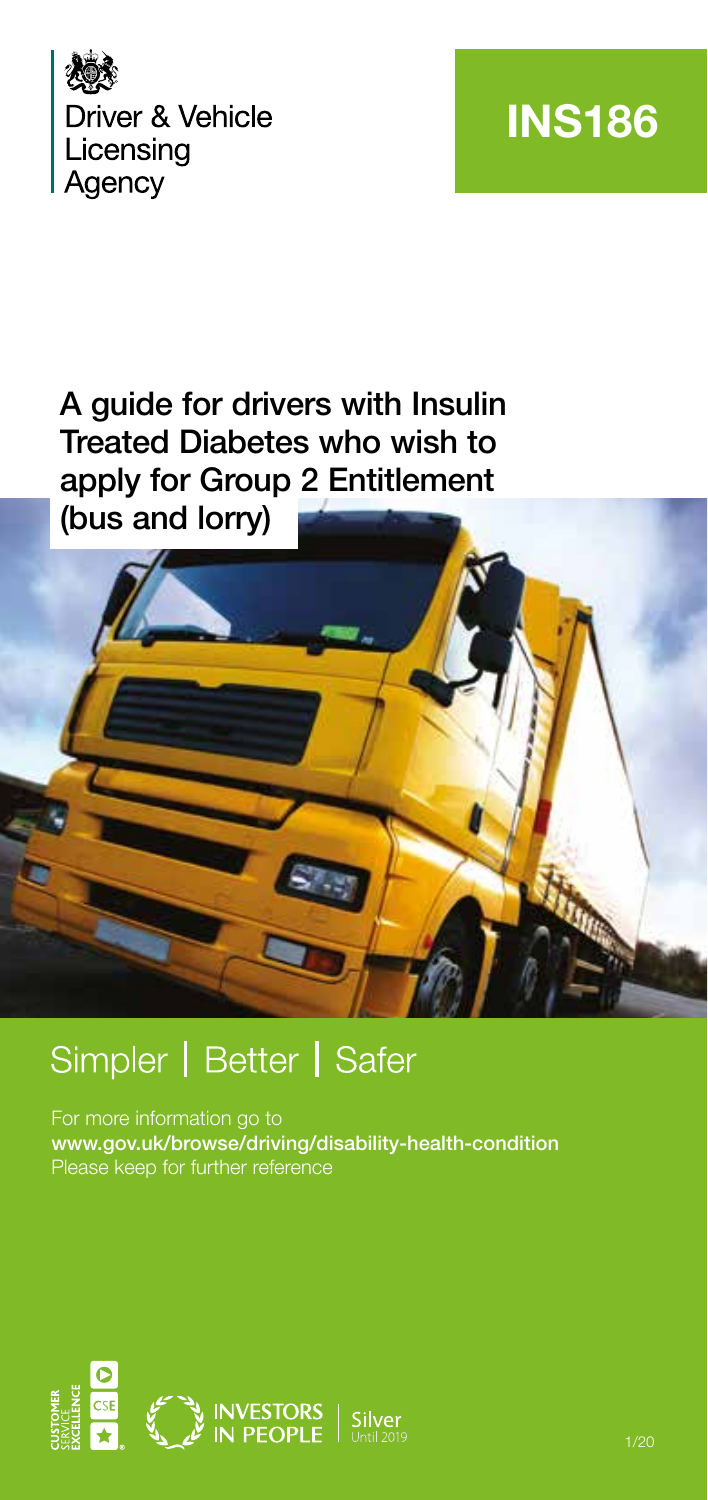#### Please read the following information before deciding if you are eligible to apply.

#### Qualifying conditions you must meet

- You have not had a hypoglycaemic event requiring the help of another person in the last 12 months.
- You must have full awareness of the symptoms of hypoglycaemia.
- You must be able to show an understanding of the risks of hypoglycaemia.
- You must check your blood glucose (sugar) levels at least twice daily, even on non-driving days and no more than 2 hours before the start of the first journey and every 2 hours while driving. This must be done using a blood glucose (sugar) meter with a memory function to measure and record blood glucose levels.
- You must keep a fast acting carbohydrate within easy reach when driving.
- You must attend an examination every 12 months with an independent consultant specialising in the treatment of diabetes.
- You must have at least 3 continuous months of readings available on the memory of your blood glucose (sugar) meter(s) for the consultant/GP to inspect.
- You must have no other debarring medical condition.
- You must sign an agreement stating that you will comply with the directions of doctors treating your diabetes and that you will report immediately any significant changes to your condition to DVLA.

#### There are three stages to the process

You will be required to complete all 3 stages when you first notify us of your insulin treated diabetes. When renewing you will only need to complete all 3 stages on every 3rd renewal. In the alternate years you will only need to complete the first and third stages.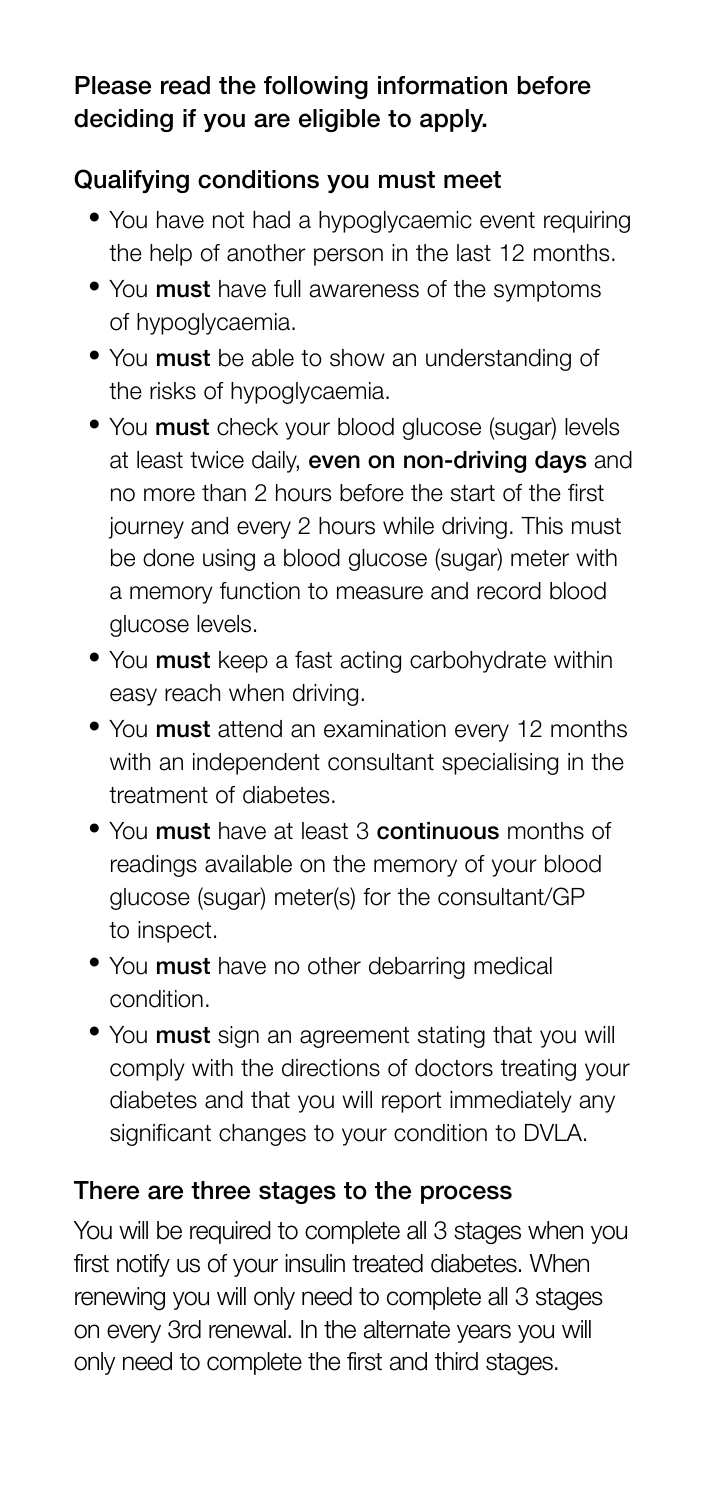#### First stage

You need to have been stable on insulin for at least 2 months before applying for your licence. At the time of the second stage of assessment you must have 3 months of blood glucose (sugar) readings taken whilst on insulin showing you are monitoring your blood glucose (sugar) levels to the required standard (see below).

- Application form (D2).
- A medical questionnaire (VDIAB1I).
- Please read the 'Notes to take into consideration' section of this leaflet for information on whether a D4 is required. If you do need one, you will need to contact us on 0300 790 6806 to request these forms or you can order them from www.gov.uk/browse/driving
- You are responsible for any fees that may be charged for filling in the D4 Medical report.
- It is acceptable for all people with insulin-treated diabetes to have occasional episodes of hypoglycaemia. However should you have any episodes, you will be required to demonstrate to the assessors that you are aware of these episodes when they occur. Your meter readings will also need to demonstrate that you re-tested your blood glucose (sugar) to ensure normalisation prior to driving. To help with this it is strongly advised that you keep a diary of any low blood glucose readings with reasons for their occurrence and whether you were aware or not at the time.
- The application form, medical questionnaire and D4 medical report (if applicable) should be sent to DVLA for assessment before proceeding to the next stage.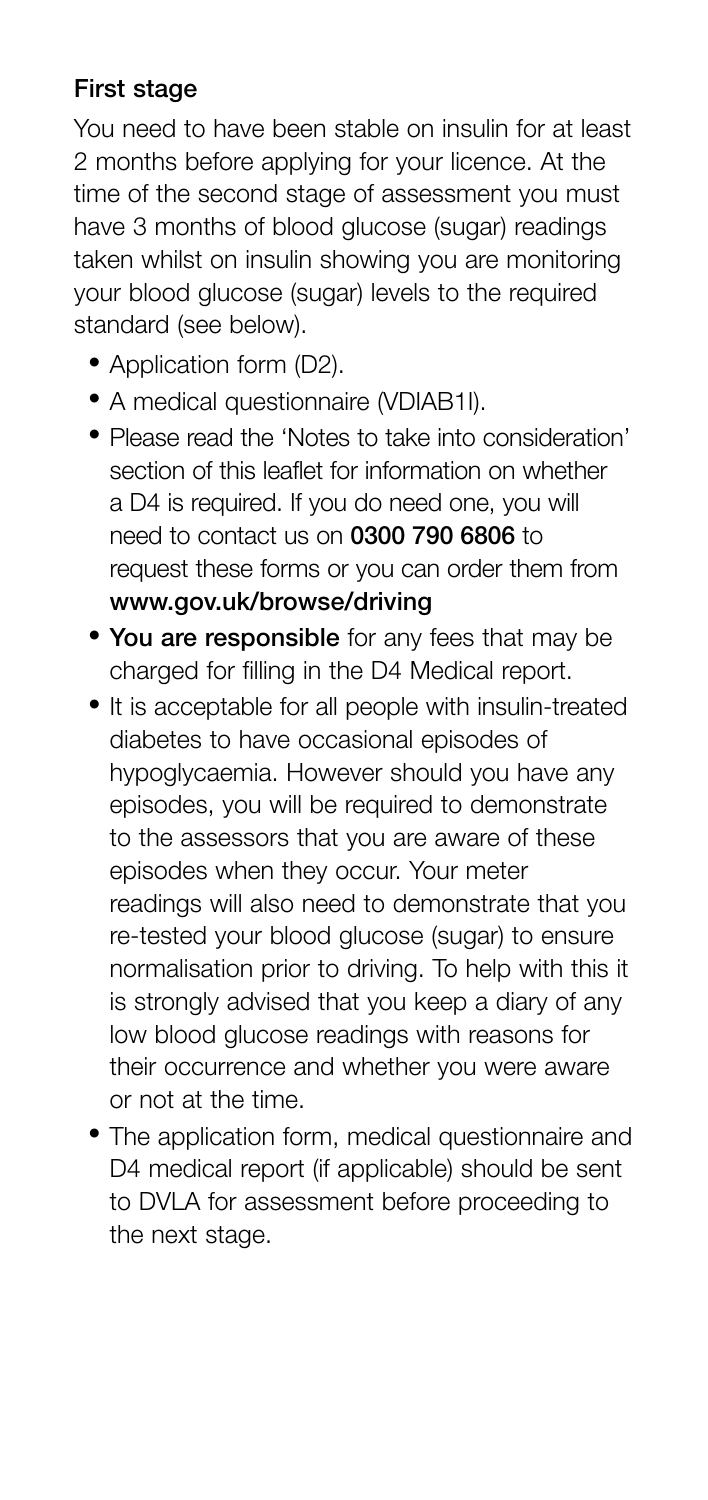#### Second stage – Specialist medical questionnaire

- A medical questionnaire will be sent to either your own GP or your diabetes consultant (whoever you have seen more recently). You will have to attend an appointment for the form to be filled in.
- At the examination the doctor will need to see 3 continuous months of blood sugar (glucose) readings available on blood glucose (sugar) meter(s) with a memory function. These readings must have been taken whilst treated with insulin.
- The date and time must be set correctly on the meter(s) and there must be sufficient memory to store 3 months of blood sugar (glucose) readings. If unsure, you may wish to discuss with the team who manage your diabetes.
- DVLA will pay the fee for this examination.

#### Third stage – Specialist medical questionnaire and examination by a consultant specialising in diabetes

- A medical questionnaire will be sent to an independent consultant specialising in the treatment of diabetes. You will have to attend an appointment for the form to be filled in.
- At the examination, the consultant will need to see 3 **continuous** months of blood glucose (sugar) readings available on a blood glucose (sugar) meter(s) with a memory function. You must take all your meters to this examination.
- DVLA will pay the fee for this examination.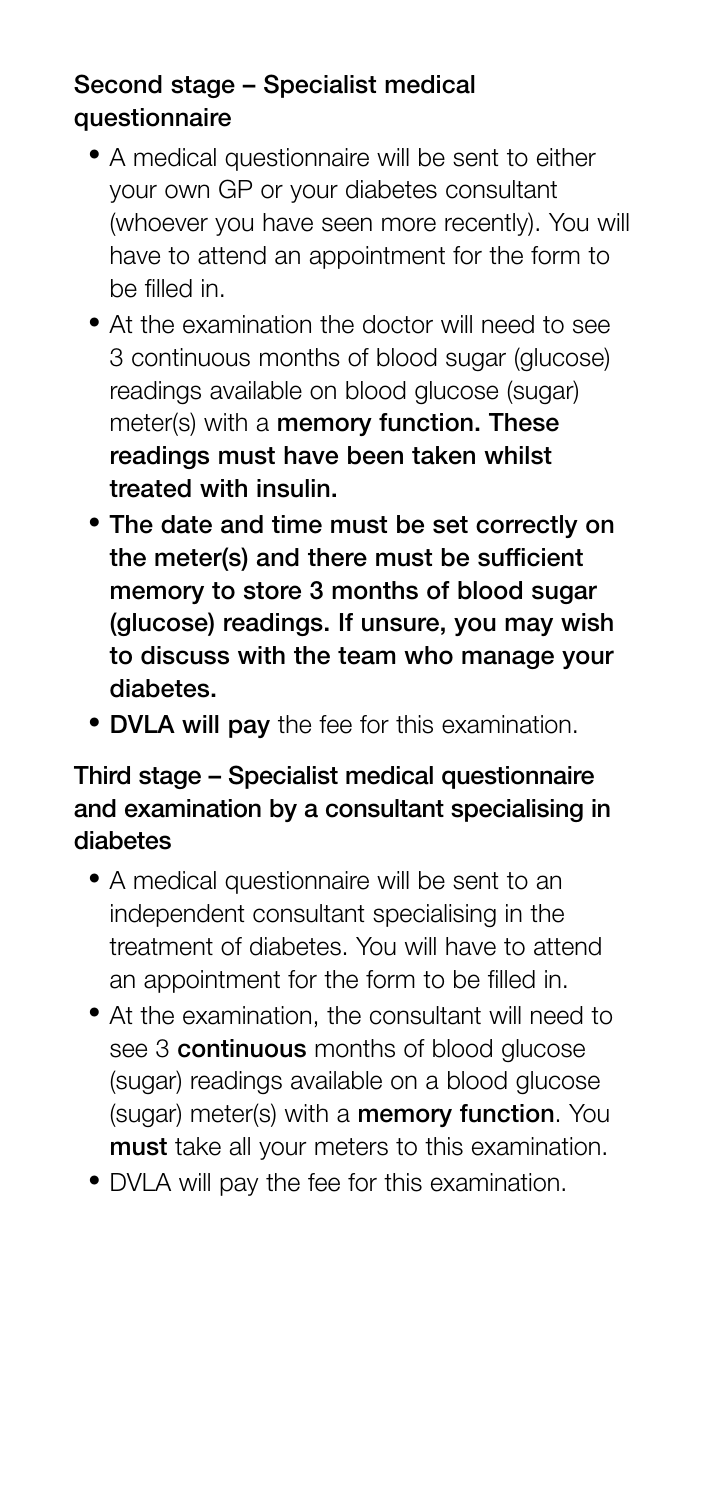#### Notes about driving while we assess your fitness to drive

- If you have not previously held lorry or bus entitlement or if it has been refused or revoked, you must not drive until our enquiries have been completed and a licence issued.
- If you currently hold entitlement to drive lorries or buses and you have not previously advised us that your diabetes is treated with insulin, you must ensure that you meet all the qualifying conditions listed in this leaflet to continue driving until DVLA has made a licensing decision.

#### Notes to take into consideration

#### Get the D4 form filled in if:

- This is your first application.
- You are applying to renew your lorry or bus entitlement and are aged 45. From then on a D4 will be needed every 5 years until you are 65 when a D4 will be required every 12 months.
- You are applying for a new provisional entitlement and a D4 has not been submitted in the last 12 months.
- You are 70 and still need C1 and D1 entitlement. You will need to send in a D4 every 3 years.
- Do not send in an application if you cannot meet any of the qualifying conditions listed at Section 4 of the INF4D information leaflet. These conditions would prevent you from holding a vocational licence. The INF4D is available from DVLA Swansea or can also be downloaded from www.gov.uk/browse/driving

#### Contact us

Web site:

www.gov.uk/browse/driving/disability-health-condition Phone: 0300 790 6806 (8am - 7pm Mon – Fri) (8am - 2pm Saturday) Write: Drivers Medical Group, DVLA.

Swansea SA99 1TU